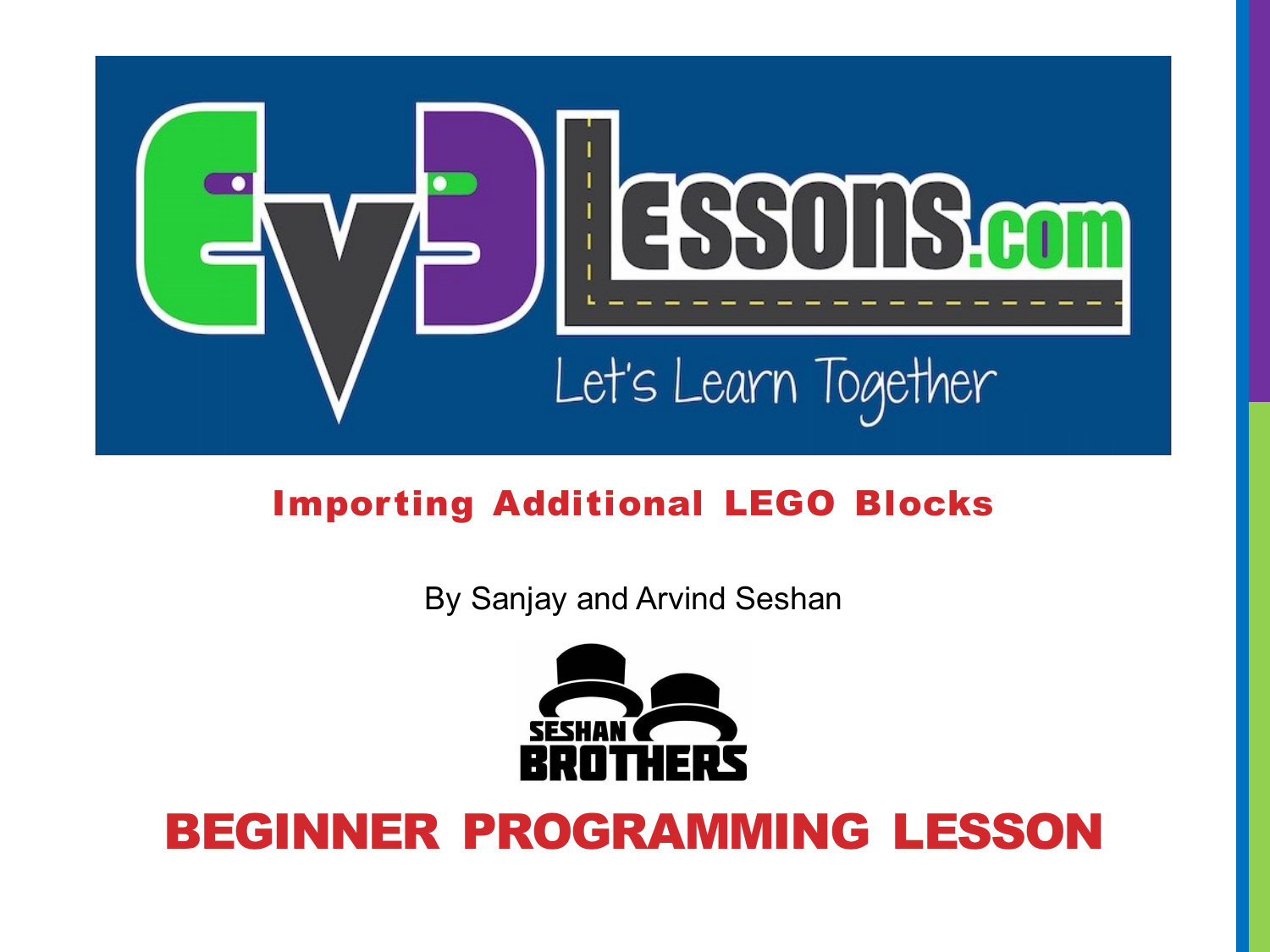# ADDING OFFICIAL LEGO BLOCKS

- **If you installed the Home Edition of the EV3 Software, you might want to add the Gyro and Ultrasonic Sensor Blocks later on**
- **If you find that your version of the software does not have the Sound and Temperature Sensors, and Energy Meter Blocks ,you can add them at any time.**
- **These blocks are free to download from LEGO**

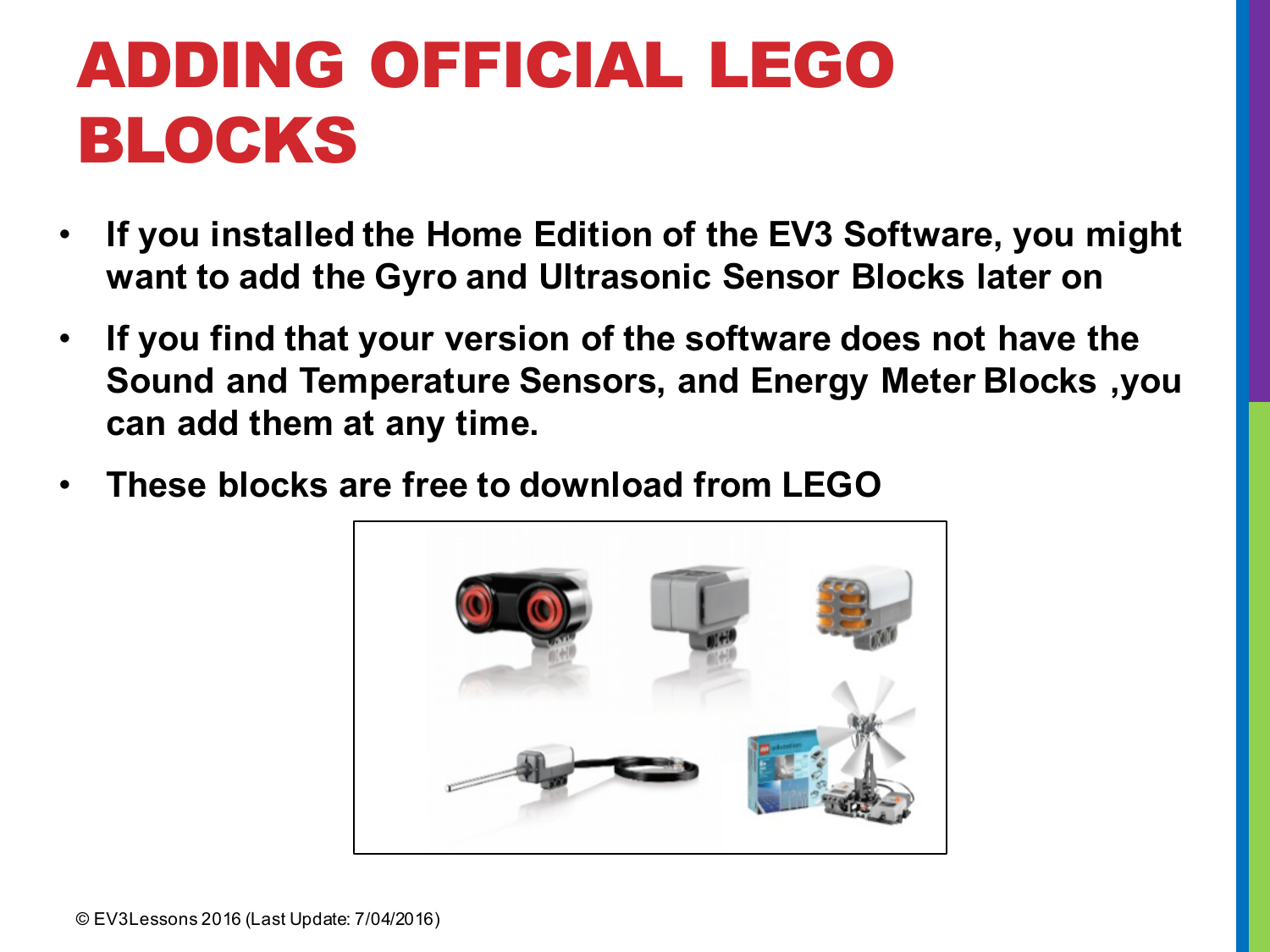## STEP 1: DOWNLOAD BLOCK

#### **Download the necessary block online from:**

**http://www.lego.com/en-us/mindstorms/downloads**

#### **EV3 SOFTWARE BLOCK DOWNLOAD** (PC/MAC)

- **上** Energy Meter Block
- **上 Gyro Sensor Block**
- & Sound Sensor Block
- **上 Temperature Sensor Block**
- 出 Ultrasonic Sensor Block

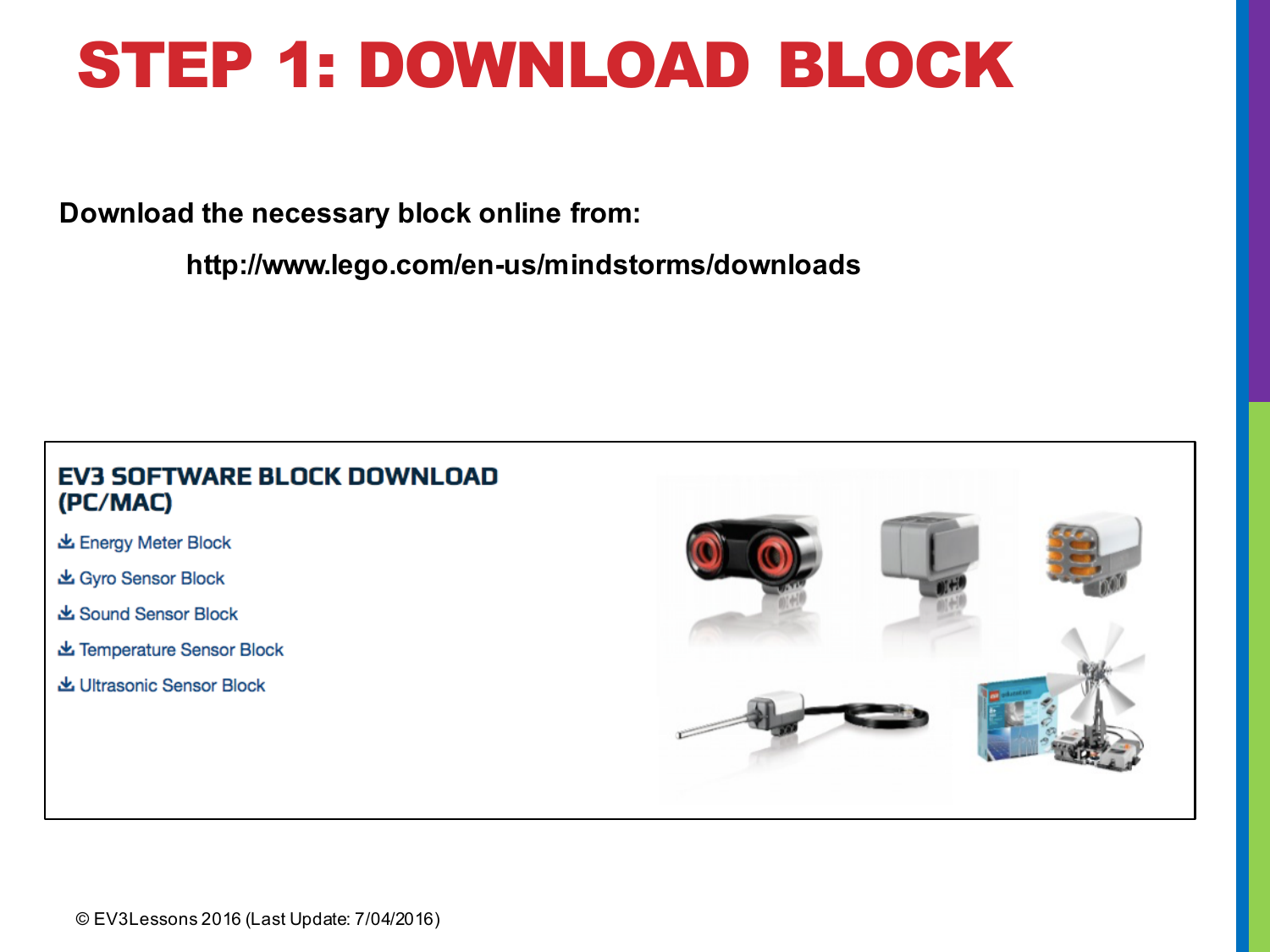# STEP 2: IMPORT BLOCK

- **a. Open your EV3 software**
- **b.** Go to Tools  $\rightarrow$  Block **Import**
- **c. Browse through your files and find the file you downloaded in Step 1**
- **d. Select the block and click Import**
- **e. You will have to restart your software before using the block**



| ×<br><b>Block Import and Export</b>          |               |                       |        |
|----------------------------------------------|---------------|-----------------------|--------|
| <b>Import</b>                                | <b>Manage</b> |                       |        |
| Load From: /Users/sanjay/Downloads<br>Ŀå     |               |                       |        |
|                                              |               |                       | Browse |
| ä.<br>Select Blocks to Import                |               |                       |        |
| Name                                         |               | Version               |        |
| <b>Mindexecution DODNA and</b><br>Sound.ev3b |               | $\overline{1}$<br>1.0 |        |
|                                              |               |                       |        |
|                                              |               |                       |        |
|                                              |               |                       |        |
| Status: Idle                                 |               |                       |        |
|                                              |               | Import                | Close  |